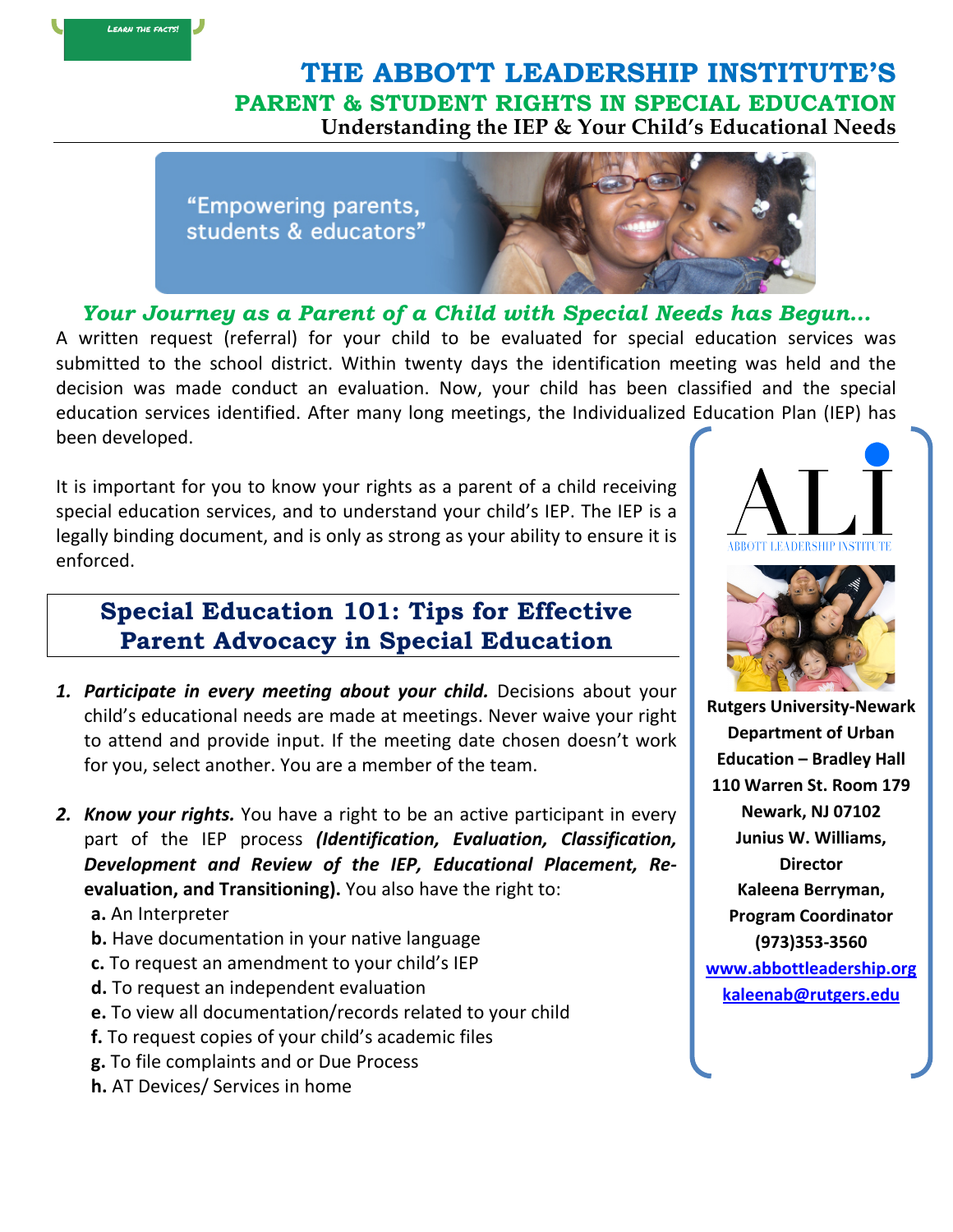## **THE ABBOTT LEADERSHIP INSTITUTE'S PARENT & STUDENT RIGHTS IN SPECIAL EDUCATION Understanding the IEP & Your Child's Educational Needs**

- **3.** *Know your Child and their Diagnosis.* You are the expert in your child and the way he or she learns best. Share what you know with their teachers and therapists. But continue to grow your knowledge by conducting your own research on best practices and learning styles. Understand all of the services and supports your child is receiving and also look into other options that may be available.
- **4.** *Keep a record of your child's progress.* Videos, recordings, notes, assignments from home. And pictures can be very helpful in the IEP process. They can serve as proof in your advocacy for changes or modifications.

**5. Build a relationship with your child's principal, teachers and support team early.** Make your presence as a partner in your child's education known from day one. **Meet with their teachers and the school principal within the first month.** Introduce them to your child and to your family (you can even send a note that gives important information about your child's likes and dislikes and their learning style). Provide contact information. And when you meet with the Principal ask about all of the programs and opportunities available in the school. Lastly, request a monthly update. You are *the parent and you need to know how your child is progressing.* 

- *5. Stay knowledgeable about your child's educational plan and how they spend their school day.* Every minute of every day counts. Request a schedule and familiarize yourself with your child's school day. If your child is Special Needs and has an IEP (Individualized Education Plan) read it and make note of all of the supports your child is supposed to receive. Make sure those supports are there.
- *6. Speak positivity and set high expectations for your children. Speak good words over your children*. Let them know that you **believe in them** and that you have *high expectations* for their life. Recognize their talents and encourage them in those areas. Your voice builds their self*esteem.*
- *7.*

LEARN THE FACTS!

**8. 2.** Make education important at home. If you value education at home, your child will value education at school. *Make learning a priority and a part of everyday life*. Turn trips to the grocery store or to the mall into a learning activity. Set aside time for your child to complete their school work and always ask to see it.